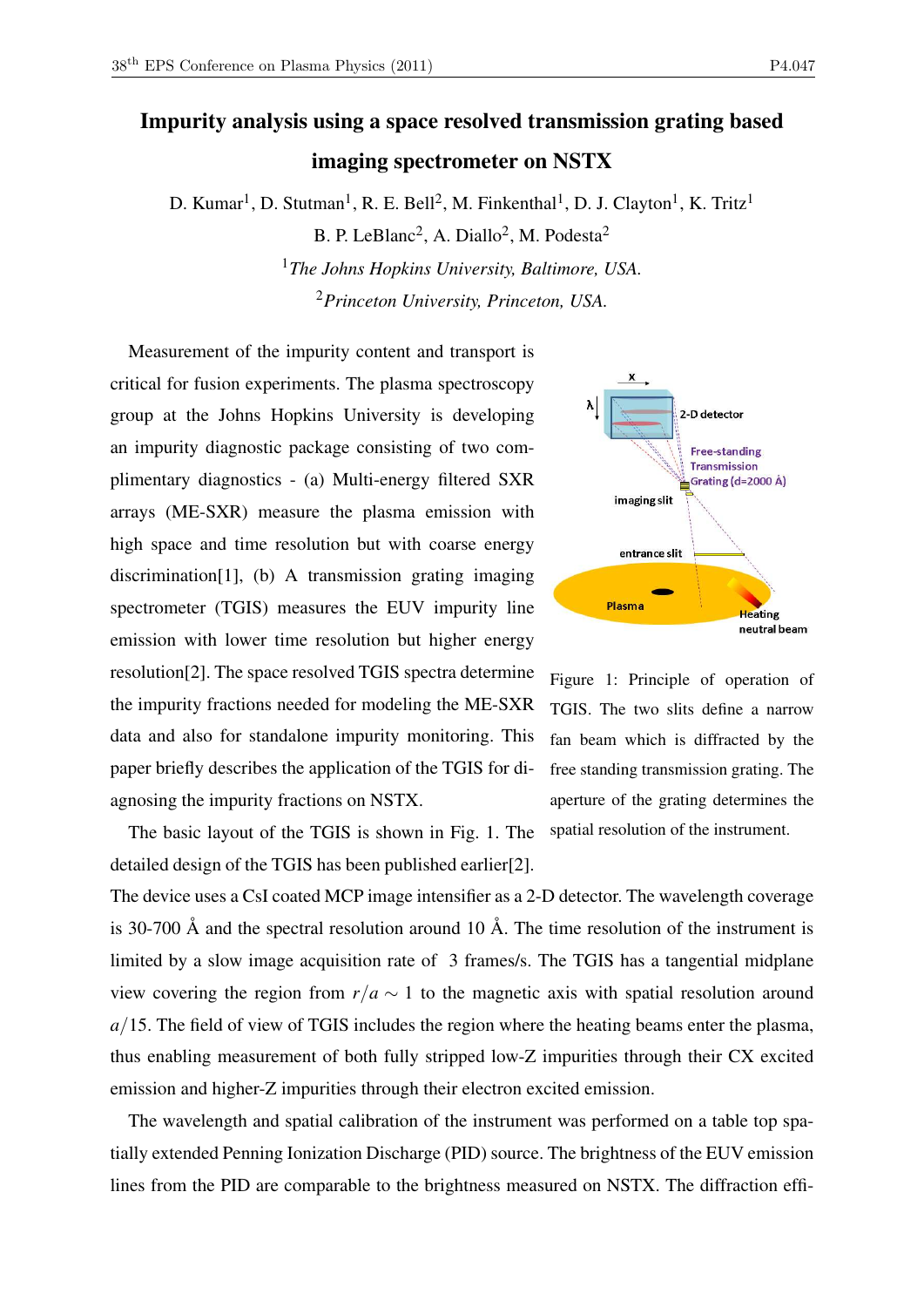ciency of the EUV grating was calibrated at the Synchrotron Ultraviolet Radiation Facility at NIST[2]. The results show nearly constant efficiency of around 10% , between 100 Å to 300 Å.



Figure 2: (a) TGIS spectrum from neutral beam heated plasma shot on NSTX. The charge exchange radiation peaks in the region of intense beam interaction contained within dotted red lines. The transitions of charge exchange lines are listed in the subscripts. (b) TGIS spectrum from neutral beam heated plasma shot on NSTX with iron and chlorine accumulation in the core. The intensity decrease for  $R > 1.2$  m is an artifact due to vignetting of the field of view.

The instrument was operated throughout the 2010 NSTX campaign without any adverse effect from the intensive Li wall conditioning. The space resolved TGIS spectrum from a typical neutral beam heated plasma is shown in Fig. 2(a). The core plasma parameters for the spectra shown in Fig. 2(a) are  $T_e \sim 0.9$  keV and  $n_e \sim 7 \times 10^{13}$  cm<sup>-3</sup>. The space resolving capability of the instrument is elucidated by the fact that charge exchange spectral lines in Fig. 2(a) are localized to the beam interaction region, while the electron excited emission from Li- and Belike Cl extends all the way into the core.

A few plasma shots had impurity accumulation and significant radiation from the core of the plasma. Accumulation of Cl and Fe in the core is clearly visible from the space resolved TGIS spectrum shown from one such shot in Fig. 2(b). In contrast, the spectra from Ohmic heated shots consists of edge emission from C, O and Li<sup>[2]</sup>. The spectra of RF heated plasmas show the presence of Na- like Cu all the way into the core, whenever arcing occurred in the RF antennas.

The  $n(C^{6+})$  density calculated by an absolutely calibrated visible charge exchange spectroscopy system using the C VI n=8-7 line[3], and the known charge exchange cross sections[4] were used to simulate the brightness of the C VI n=3-2 line. The simulated brightness of C VI n=3-2 charge exchange line was used as a reference for estimating the absolute photon calibration of TGIS. The comparison of the simulated and measured brightness profiles of the charge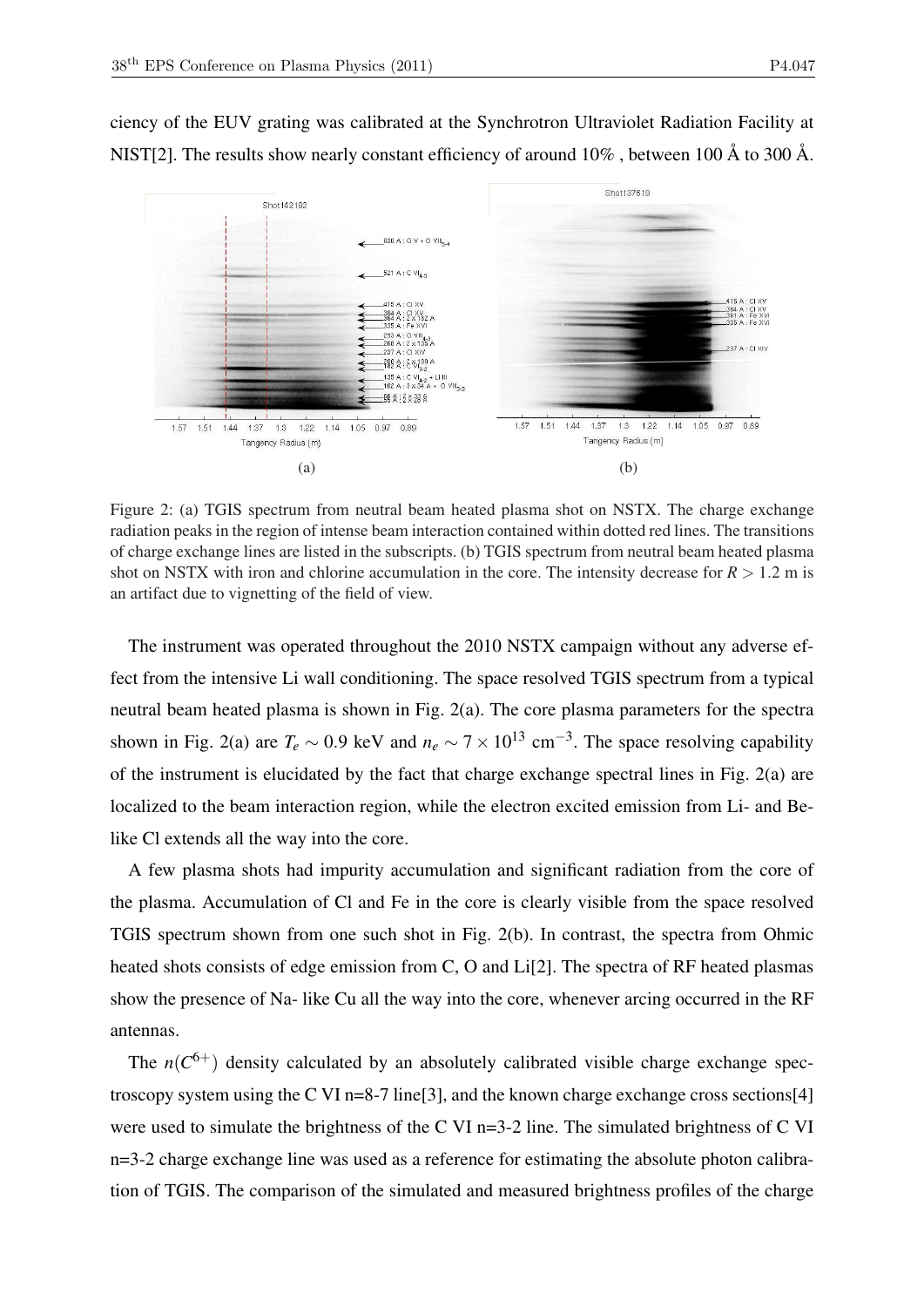exchange radiation show good agreement (see Fig. 3).

For non-resonant transitions in the EUV range, the contribution from the collisional electron excitation is negligible compared to the charge exchange from heating neutral beams. Thus, comparison of charge exchange brightness from low Z impurities (like O and N) yield their respective densities. Typical oxygen concentrations in NSTX were found to be  $\sim 5 \times 10^{-3} \times n_e$ .

The fractions of medium-Z impurities such as Cl or Fe were determined in a more approximate manner using a coronal equilibrium collisional excitation model that did not include transport or thermal charge exchange from edge neutrals. The typical chlorine concentrations in NSTX were  $\gtrsim 10^{-4} \times n_e$ , and Fe was either not detected or present in extremely low concentrations  $\leq 10^{-5} \times n_e$ .



Figure 3: Comparison of brightness profiles of the simulated and measured charge exchange radiation from C VI n=3-2 line.

The impurity fractions determined by the TGIS helped model the ME-SXR emissivity profiles in the region between  $1 < r/a < 0.6$ , which is generally difficult in NSTX due to the sub-keV electron temperatures and the presence of a mixture of low- and medium-Z impurities[1].

Several important improvements are possible for the TGIS device. Perhaps the most important improvement is increasing the image readout speed. An f/0.95 objective was used to couple the image of the spectrum from the MCP intensifier to a camera (Allied Vision Prosilica GC1380H). The high sensitivity and readout capability of the camera enables high time resolution of  $\sim$  10 ms. Fig. 4 shows a typical spectrum obtained by the fast readout system on the PID source with Al electrodes and Ne gas.

Experiments on the PID and NSTX also showed that the TGIS is sensitive enough to allow decreasing the slit widths and the grating aperture, in order to increase the spectral and spatial resolution. The TGIS planned for 2011-12 NSTX campaign will have  $\sim$  6 Å spectral resolution,  $\sim 1$  cm ( $\sim 0.5^{\circ}$ ) spatial resolution, and high time resolution  $\approx$  10 ms). In addition to the ability to monitor transient impurity fluxes, these enhancements open up the possibility of using the TGIS



Figure 4: 10 ms exposure spectrum with higher spatial  $(0.5^{\circ})$  and wavelength  $(6 - 7 \text{ Å})$  resolution obtained by the TGIS on a PID.

for perturbative impurity transport measurements, from the edge to the core plasma.